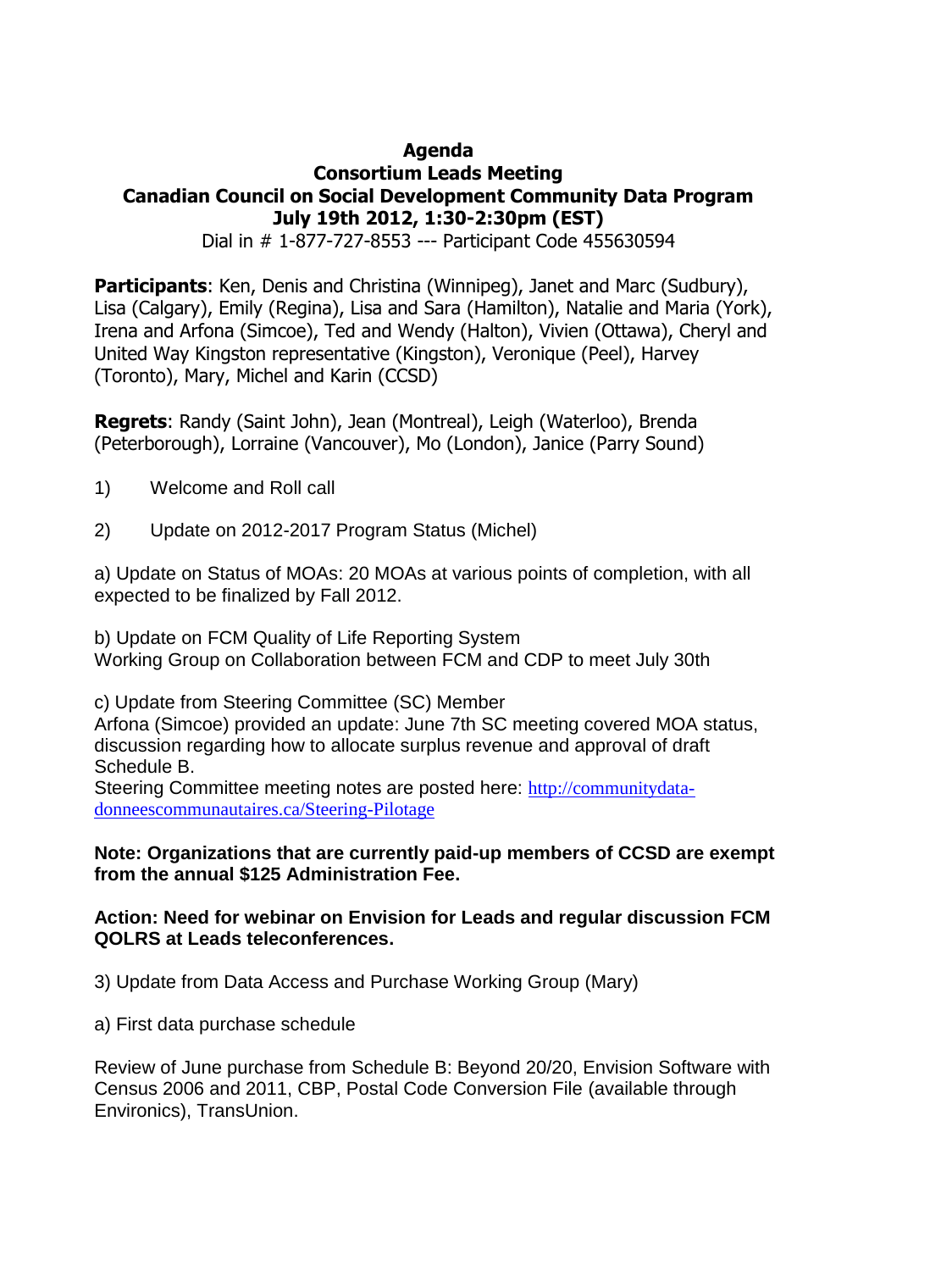**Note: Envision can be used to create custom geographies, but is not as accurate as Statistics Canada. Envision can also be used to upload custom geographies created by individual consortia. Discussion to follow on variables accessible through Environics and capacity for uploading new geographies and tables.** 

Wendy suggested ensuring that either the Meeting minutes or another supplementary document provide greater clarity as what is available through the 2012-2017 Program (including how often data sets are refreshed) as Schedule B only covers the initial year of data purchases.

Harvey suggests providing users with more information on how to use TransUnion data.

Natalie suggested acquire Taxfiler at CT or DA level as well as CSD. York has inquired and Tables 1-18 and Family tables are available at CT Level and was able to get price quote (information has since been provided to all Leads)

**Action: Mary will request update from Statistics Canada as to data availability and price for taxfiler data.** This data is also available through Environics, but data quality needs to be assessed.

**Note: This Schedule B only covers the June/September 2012 data order; the NHS custom orders will not be available until 2013.**

**Action: Update Schedule B so that it can be a 'stand-alone' document with a supplementary narrative text to explain the data purchase schedule and columns indicating whether purchase is confirmed and when the data set is refreshed.**

**Follow-up : Harvey to share contract amendments with Winnipeg for use by local legal department.**

**Action: Revised Schedule B to be added to the website resources section.** 

b) Update from CCSD Report Working Group

Report will be short version of the historical Urban Poverty Project reports, map a data set, produce a 4 to 6 page online report that provides an overview of the data (with little to no analysis because of constraints), accompanied by a media release that points to the online mapping tool. Report Working Group will use TransUnion data as well as other data sets. More details to follow.

## **Action: Follow-up on request from Wendy to contact Caledon Institute (has assumed National Council of Welfare responsibilities) to obtain regular**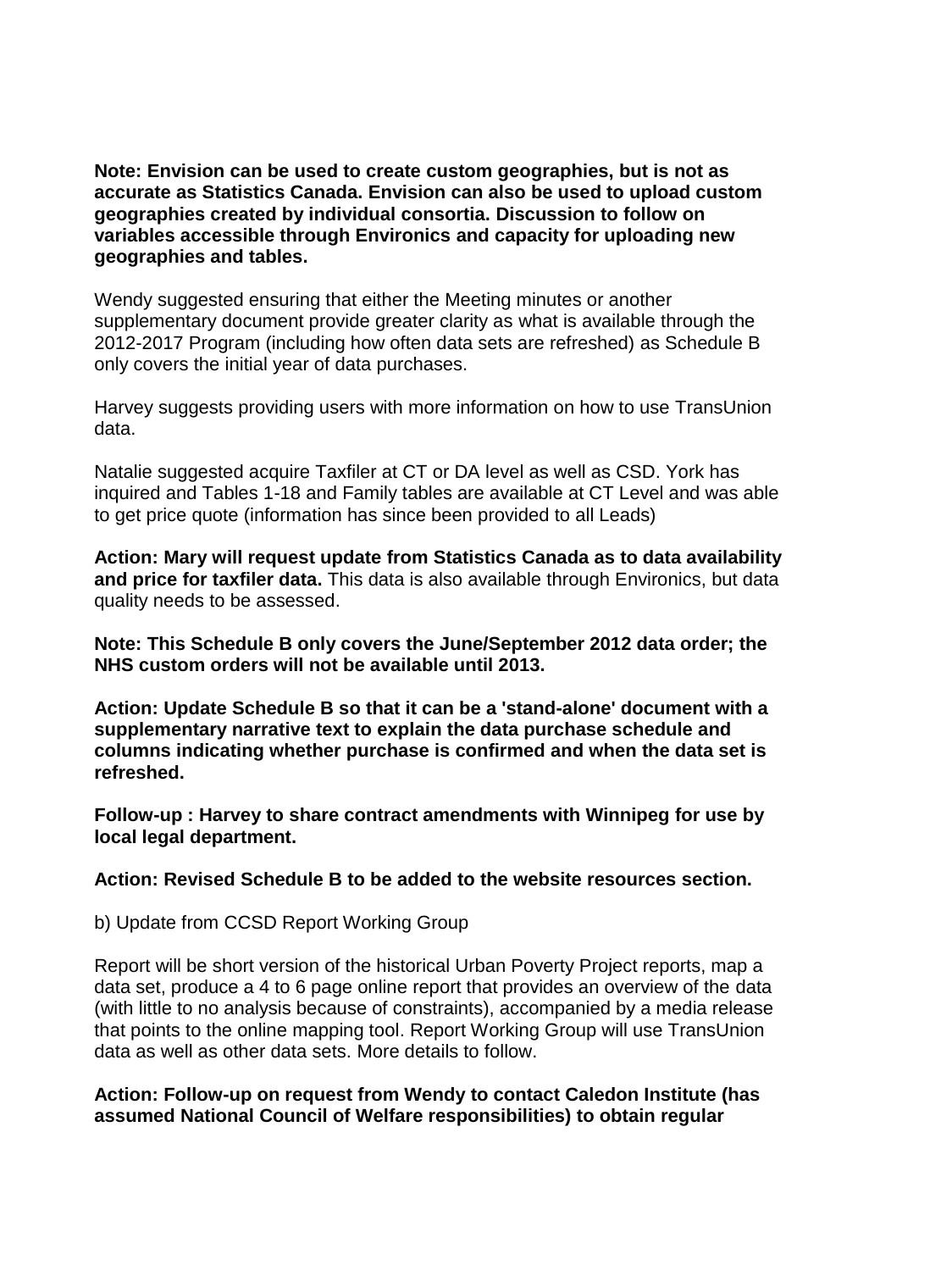## **report on updates to poverty cut-offs (LICO, LIM, MBM) that can be shared with members.**

c) New protocols: Registering as a member organization (ccsd.ca) and as an individual user (communitydata.ca); closing out the 2008-2012 Program

**Note: It is now possible for approved users of a registered member organization to submit a request for a new account or password by clicking on "create new account" in upper left side of front page of communitydata.ca, and filling out an online form (account still must be approved and generated).**

**Action: Mary to distribute Excel sheets that will help Leads to update their member and user access for 2012-2017. The names of individual approved users within an organization must be listed.**

## **4) Communications Update (Karin)**

a) Report from Community Data Canada Roundtable

## **Action: Summary report of Roundtable to be blogged next week on CDP website**

b) Training Opportunities: Beyond 20/20 webinar, Social Return on Investment

Beyond 20/20 flash demonstrations now available through site, live walk through of Beyond 20/20 pushed to September/October.

Monthly sessions to be offered in the Fall on how to use the website.

## **Action: Karin to generate a training schedule with September to December training opportunities (how to navigate website, Beyond 20/20, Environics, etc.)**

c) Trimester Newsletter: Next issue in September 21 (Third Friday of September)

d) Potential date for 2012/2013 Face-to-Face

After March 31 preferable in terms of weather, date/location for discussion by Steering Committee. Prior to March 31 preferable with respect to timing of annual program budget decisions.

# **Action: Potential date to be tabled by next Leads call.**

**5) Other Business**